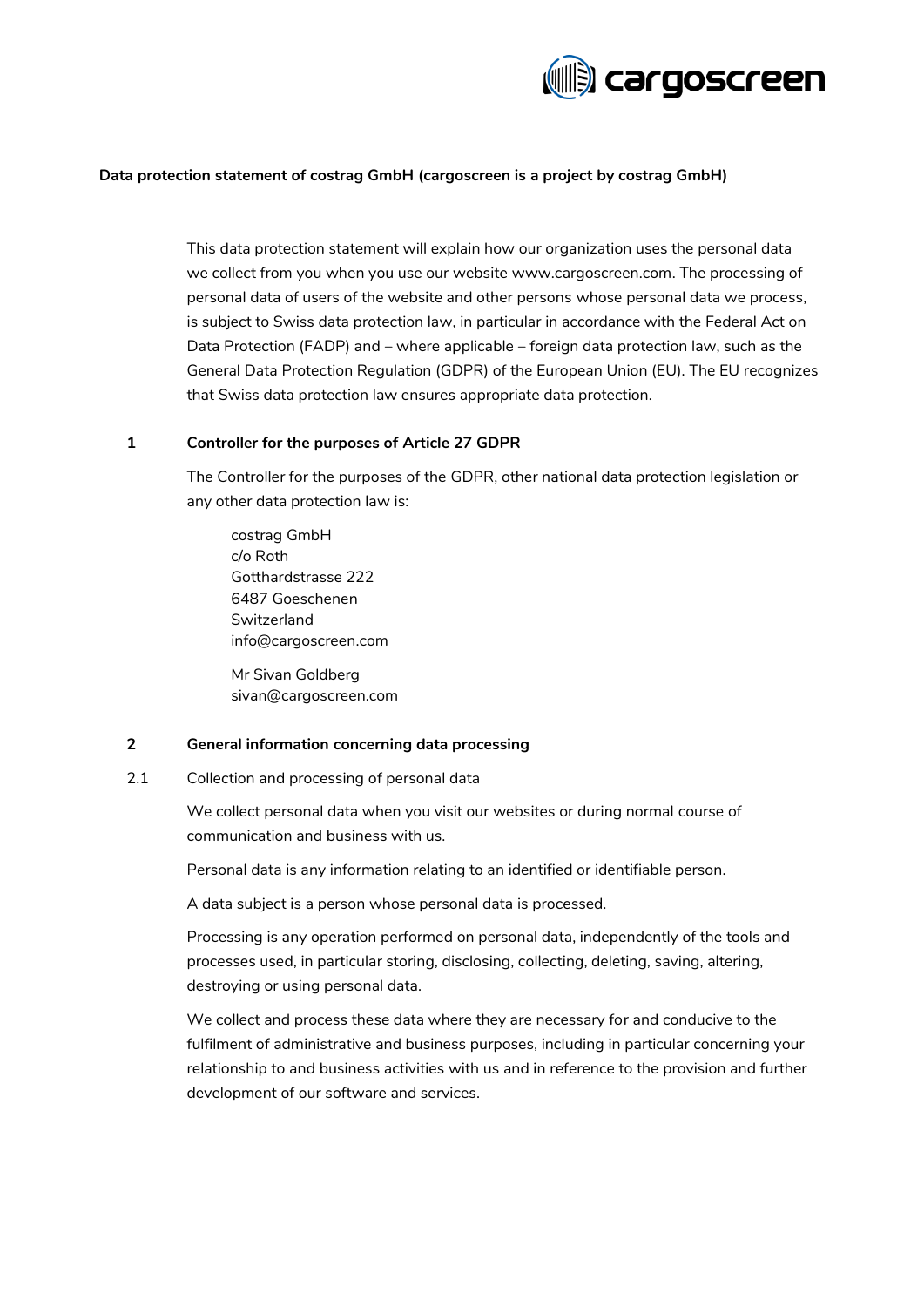

# 2.2 Legal basis

In transmitting your personal data, you thereby consent to the processing of the data transmitted to us by you in accordance with clause 2.1 above. Section 2 and 3 of the Swiss FADP as well as Section (b) of Article 6(1) GDPR are thus the primary legal basis for data collection and processing.

The storage of cookies and server log files and the use of Google Analytics (cf. also clause 3.2 below) is also based on section (f) of Article 6(1) GDPR: We have a legitimate interest in collecting and storing such data in order to enable us to display and present our website in an optimal manner. For further information, visit allaboutcookies.org.

# 2.3 Data erasure and storage

The personal data of the data subject will be erased or made unavailable once the purpose for which they were stored no longer applies.

Data may be stored or erased thereafter if so required under European or national legislation in EU regulations, laws or other provisions to which the Controller is subject. In such cases, data will be erased or made unavailable upon expiry of a maximum retention period prescribed under such provisions, unless it is necessary to continue to store the data and such continued storage is permitted.

## **3 Description and scope of data processing**

3.1 Collection of personal data

We collect primarily the personal data that you expressly provide to us, depending upon your relationship with us. We collect personal data for the following purposes:

- a when our websites are accessed, in particular when users provide data on contact forms or registration pages, or when users subscribe to email newsletters. By accessing our website, you accept this data protection statement. Any user who does not accept the content of this data protection statement must refrain from accessing other pages of the website;
- b in the context of the registration for events and other activities organized and carried out by us for the marketing of our products and services with your explicit consent;
- c in the context of our strategic and operational corporate management and in communication with various contact persons, we use different instruments and tools, in particular:
	- i to ensure the operation, maintenance and further development of the software, including services (for example releasing, documentation, manuals, checklists, support, development tools, etc.);
	- ii to ensure the sale and marketing of our software and services (for example product/service information/promotions, white papers, newsletters, surveys, contractual agreements and financially relevant information);
	- iii to ensure the continued existence of the company on a sustainable and long-term basis (for example contractual agreements, financially relevant Information).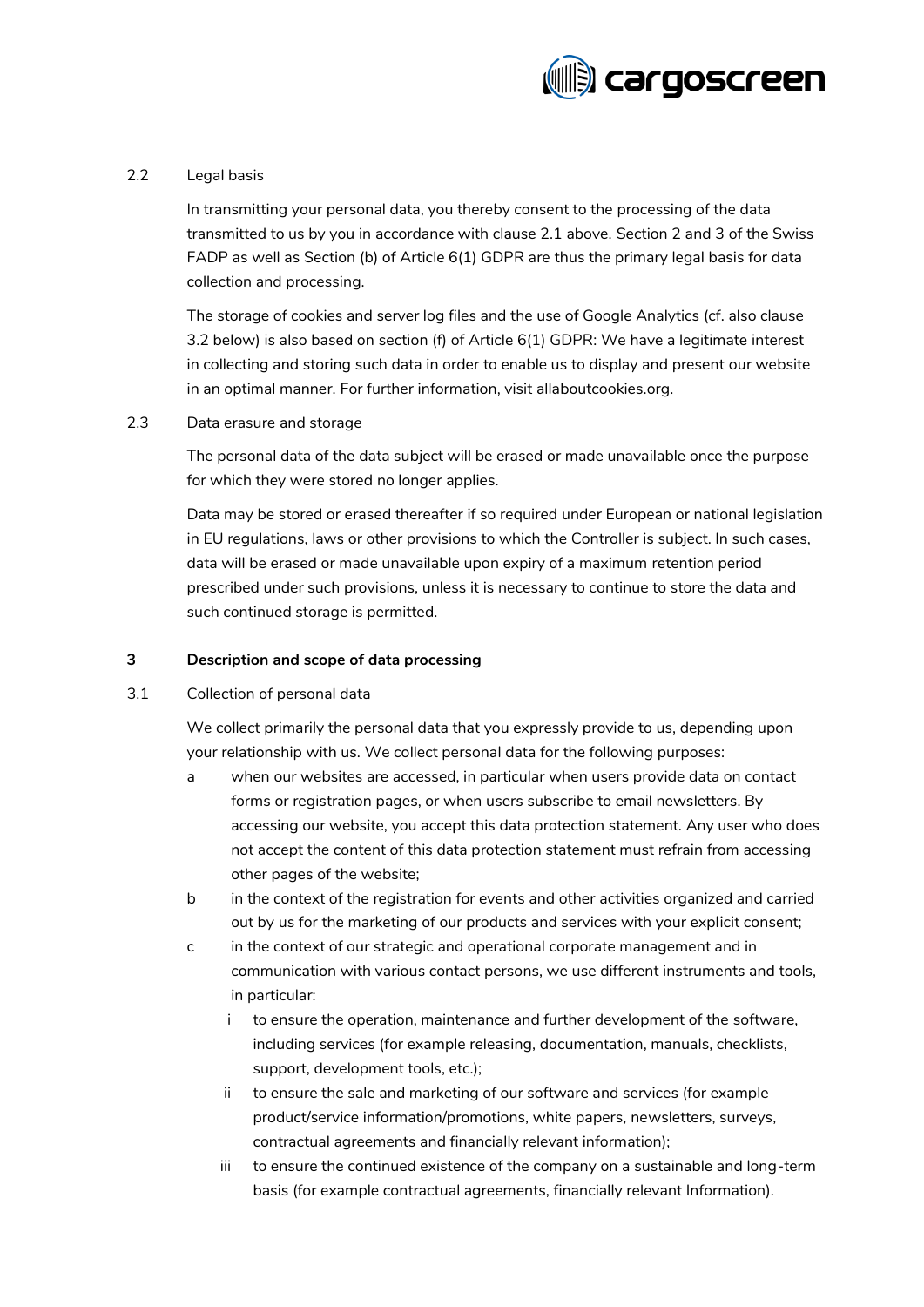

# 3.2 Data collection on our website

Our website uses cookies under certain circumstances; these are small text files that are downloaded to and stored on your computer, and which are used in order to render our content more user-friendly, more effective and more secure.

Session cookies are automatically erased at the end of your visit. This is the case for most types of cookies. Other cookies allow us the opportunity to recognize you again the next time you visit our website. These cookies are stored on your end device until they are removed by you.

In addition, we, or the provider of our website, also use Google Analytics and automatically collect and store information in so-called server log files. Google Analytics investigates in particular the origin of visitors to our websites, the duration of their visits to individual pages and the usage of search engines. Server log files are automatically transmitted by your browser to us and contain in particular information concerning the browser type and version, the operating system used, the referrer URL, the host name of the accessing computer, the time of the server request and the IP address.

Web-based data are not cross-referenced with any other data referring to you we may hold.

3.3 Processing of personal data

Your personal data are processed in accordance with clause 2.1 above with regard to your relationship with us and in accordance with

We process the personal data collected via the above-mentioned channels within the scope of applicable legislation and regulations for the following purposes:

- a the technical administration of the websites;
- b client and user administration and marketing;
- c informing you about our products and services;
- d all other purposes expressly specified during collection via the above-mentioned channels or requested by the data subjects.

Our employees and affiliates only have access to your data if and insofar as necessary in order to perform their duties. All employees have been subjected to an individual duty of confidentiality.

# 3.4 Disclosure of data to third parties

We only disclose personal data collected via the websites if:

- a you explicitly give your consent;
- b we have a legal obligation to do so;
- c such a disclosure is necessary for us to enforce our rights, in particular our claims from a contractual relationship.

Data are erased once they are no longer necessary in order to achieve the purpose for which they were collected or following a request pursuant to clause 4.3 of this data protection statement.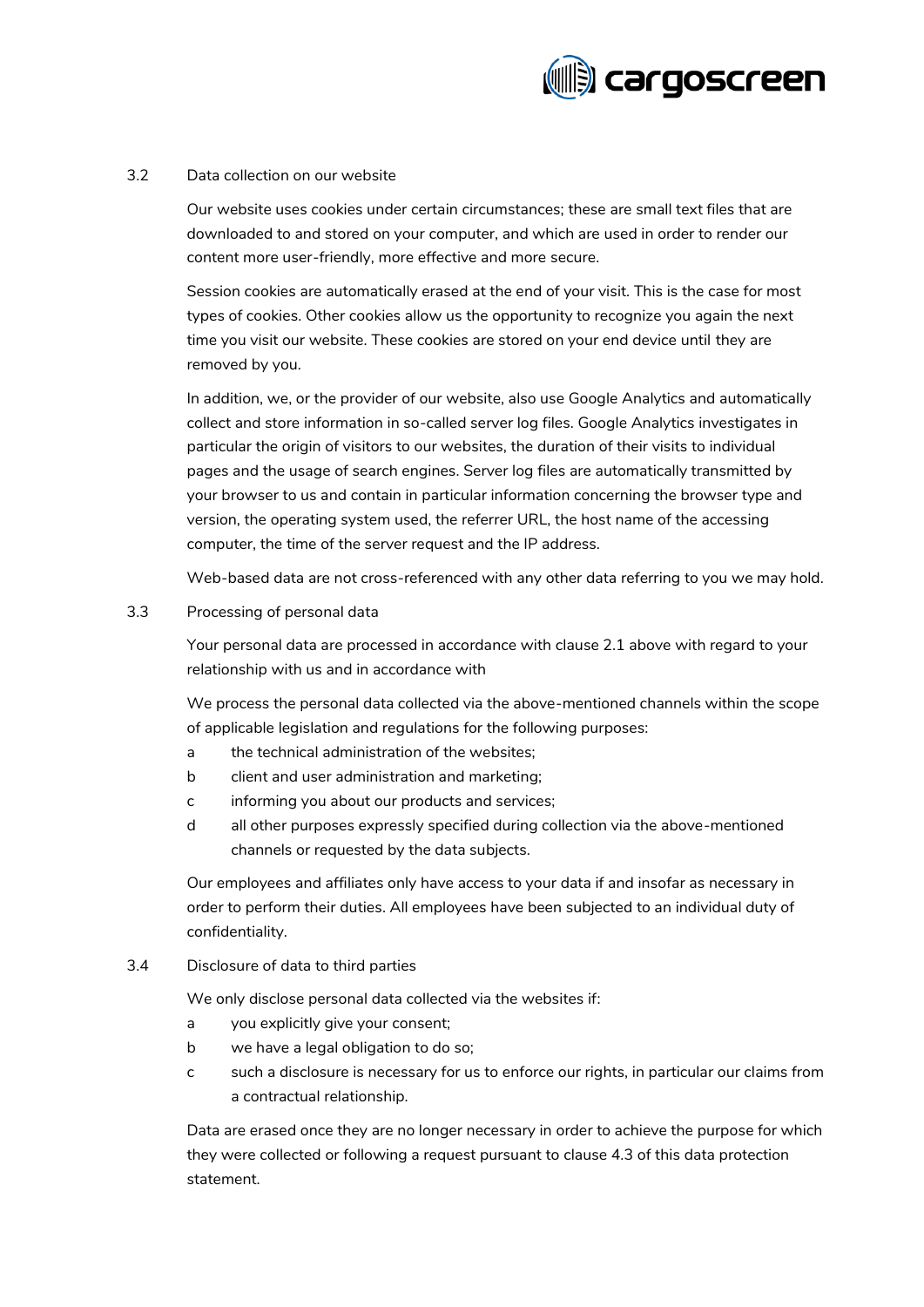

## **4 Rights of the data subject**

Since we process your personal data, you are a Data Subject for the purposes of the GDPR and have the following rights:

4.1 Right to information

You can request confirmation as to whether any personal data relating to you are processed by us.

If such processing takes place, you can request information concerning:

- a the purpose for which the personal data are processed;
- b the categories of personal data concerned;
- c the recipients or categories of recipient to which your personal data have been or will be disclosed;
- d the envisaged period for which the personal data relating to you will be stored or, if specific information concerning this matter cannot be provided, the criteria used to determine that period;
- e the existence of a right to request the rectification or erasure of personal data concerning you, a right to obtain the restriction of processing or a right object to such processing;
- f the right to lodge a complaint with a supervisory authority;
- g any available information as to the source of data, where the personal data are not collected from you;
- h the existence of automated decision-making, including profiling, referred to in Article 22(1) and (4) GDPR and, at least in those cases, meaningful information about the logic involved, as well as the significance and the envisaged consequences of such processing for the data subject.

You also have the right to request information as to whether personal data relating to you are transmitted to a third country or to an international organization. In this respect, you may request that you be informed of the appropriate safeguards pursuant to Article 46 GDPR in relation to the transmission.

4.2 Right to rectification

You have the right to obtain rectification and/or completion in the event that the personal data processed in relation to you are inaccurate or incomplete.

#### 4.3 Right to erasure

You may request us to erase the personal data relating to you, and we are obliged in such an eventuality to erase the personal data concerning you without undue delay, where one of the following reasons applies:

a the personal data relating to you are no longer necessary in relation to the purposes for which they were collected or otherwise processed;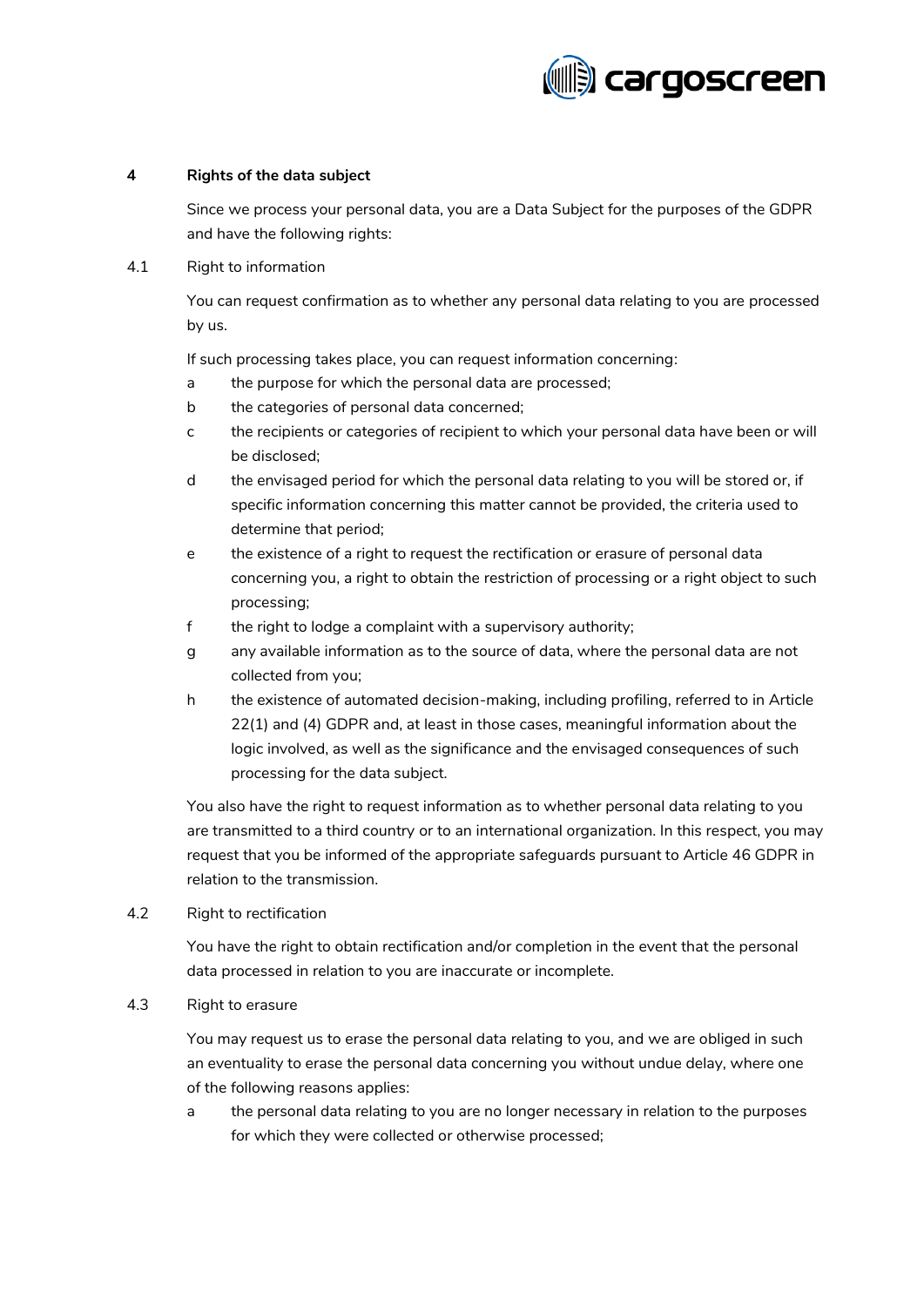

- b you withdraw your consent on which processing was based pursuant to section (a) of Article 6(1) or section (a) of Article 9(2) GDPR, and there is no other legal basis for processing;
- c you object to processing pursuant to Article 21(1) GDPR and there are no overriding legitimate grounds for processing, or you object to processing pursuant to Article 21(2) GDPR;
- d the personal data relating to you have been processed unlawfully;
- e the personal data relating to you have to be erased for compliance with a legal obligation in Union or Member State law to which the controller is subject;
- f the personal data relating to you have been collected in relation to the offer of information society services referred to in Article 8(1) GDPR.

# 4.4 Right to restriction of processing

Where the following prerequisites are met, you may obtain the restriction of processing of personal data relating to you:

- a if you contest the accuracy of the personal data relating to you, for a period enabling the controller to verify the accuracy of the personal data;
- b if the processing is unlawful and you oppose the erasure of the personal data and request the restriction of their use instead;
- c if we no longer needs the personal data for the purposes of the processing, but they are required by you for the establishment, exercise or defense of legal claims;
- d if you have objected to processing pursuant to Article 21(1) GDPR pending the verification whether the legitimate grounds of the Controller override those of your own.

Where processing of personal data concerning you has been restricted, such personal data shall, with the exception of storage, only be processed with your consent or for the establishment, exercise or defense of legal claims or for the protection of the rights of another natural or legal person or for reasons of important public interest of the Union or

# of a Member State.

If processing has been restricted in accordance with the prerequisites set out above, you will be informed by us before the restriction of processing is lifted, as the case may be.

4.5 Right to notification

If you have a right to rectification, erasure or restriction of processing in accordance with the above and if you have exercised this right against us, we are obliged to communicate the rectification, erasure or restriction of processing to each recipient to whom the personal data relating to you have been disclosed, unless this proves impossible or involves disproportionate effort.

You have the right to be informed by us about such recipients.